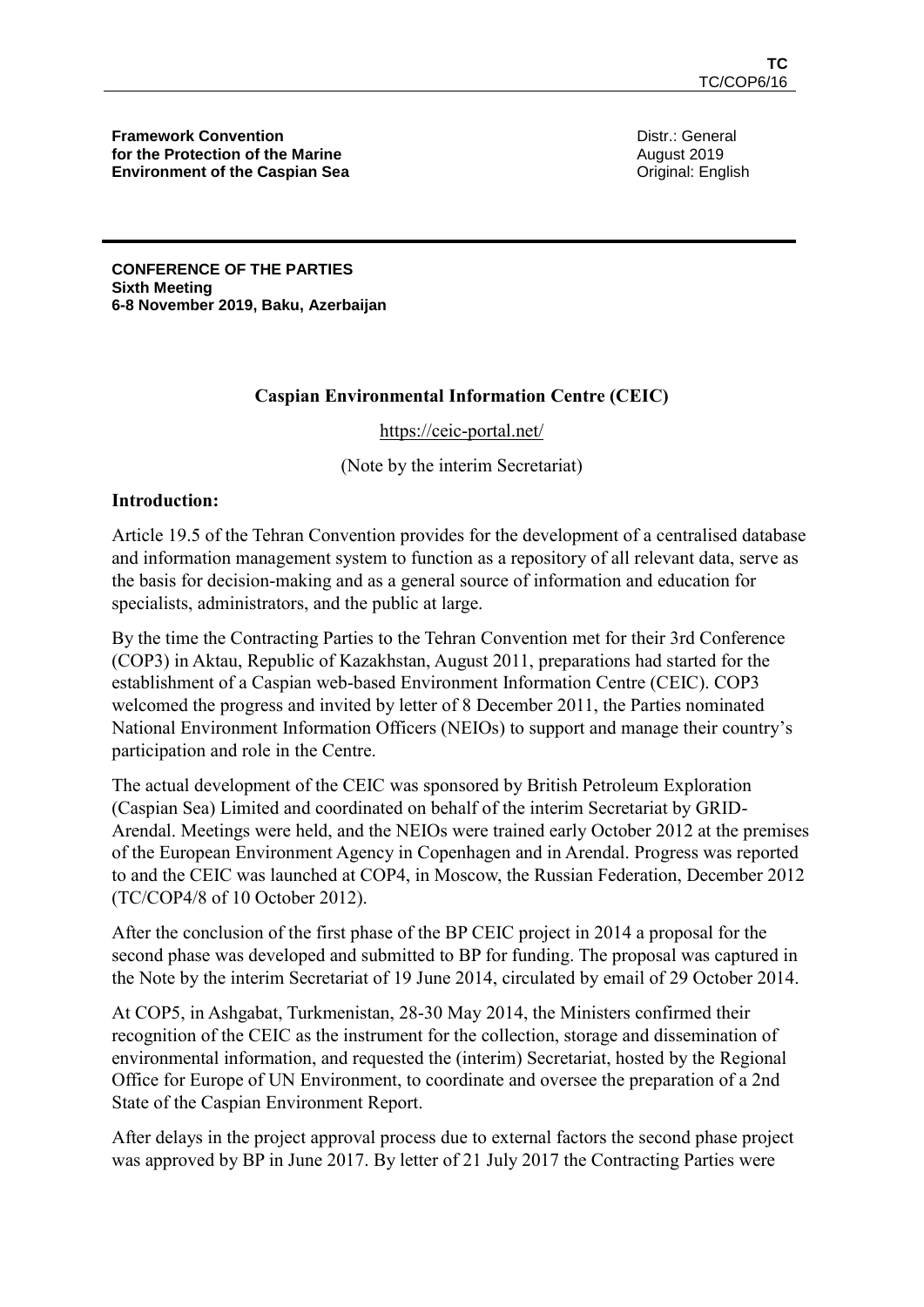requested to nominate or confirm their NEIOs. The list of NEIOs and their terms of reference are attached as Annex 1.

On 11 September 2017, GRID Arendal organized a first skype meeting of the Expert Group on the CEIC. The meeting addressed issues and procedures related to the operation of the CEIC, the scope of its database and its transfer to the Convention Secretariat upon its establishment in Baku, Republic of Azerbaijan. The meeting also reviewed the proposals for the preparation of 2nd State of the Caspian Environment Report and was updated on the work of the Working Group on Monitoring and Assessment, both of which have a bearing on the CEIC development process.

In the fall of 2017 and during the first half of 2018, work on the CEIC continued supported by consultations and country visits of the Coordinator. Information about the purpose, upgrade work and usage of the CEIC since July 2018 is contained in Annex 2.

The second phase of the BP project supporting the CEIC ended in December 2018. The result of the CEIC-related work will be presented at the PrepCom-7.

In Feb 2019, TCIS conducted a complete survey assessment of the CEIC portal, based on the detailed questionnaires filled by the 5 NCLO's which is contained in Annex 3.

The conclusion is that the CEIC is an important information tool of the Tehran Convention. It will require to be further improved under the management of TCIS.

## **Suggested action.**

The Conference of the Parties may wish to:

- 1. Express its gratitude to GRID-Arendal and BP Azerbaijan for coordinating and financially supporting the development of the CEIC portal;
- 2. Proceed with the integration of the CEIC portal and the TC website on a platform at "tehranconvention.org".
- 3. Welcome the appointment of the NEIOs and call on them to continue performing their duties as per the NEIO terms of reference;
- 4. Provide further on the efficient use of CEIC as the communication instrument of the Tehran Convention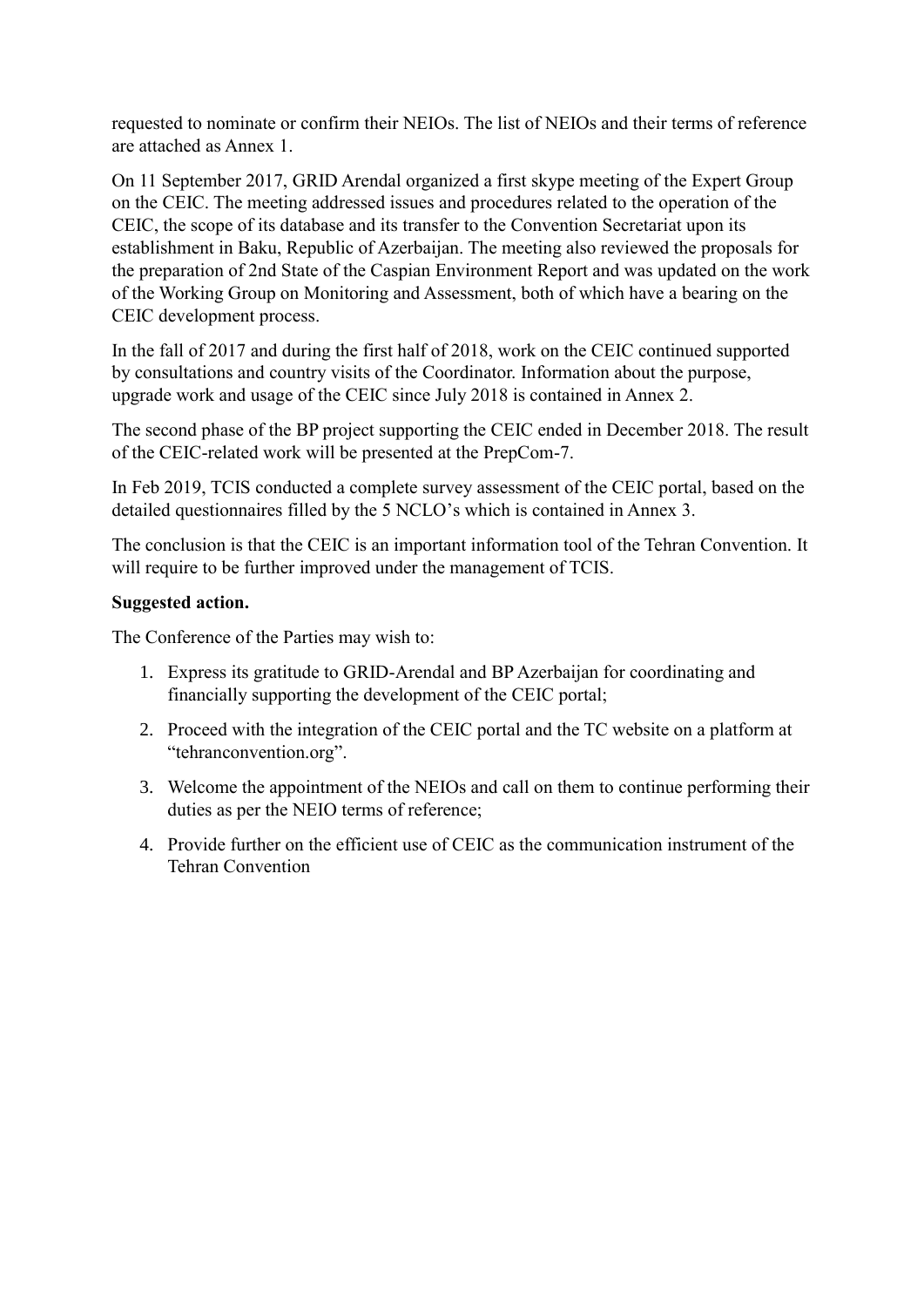#### **Annex 1**

## **National Environmental Information Officer (NEIO) for the Caspian Environmental Information Center**

#### **TERMS OF REFERENCE**

## **Background**

The Caspian Environmental Information Center (CEIC) is aimed at the development of the web-based resource in support to the implementation of the article 19.5 of the Tehran Convention: the establishment of a centralized database and information management system.

The Center's goal is to make reliable and high-quality data available to decisionmakers on all levels in the Caspian region and beyond.

CEIC is a web portal, based on a virtual network of collaborating institutions in Caspian littoral states. The information supply to the CEIC is regulated on the basis of the Tehran Convention and negotiated agreements on information-sharing. It is the information tool of the Tehran Convention.

## **Overall Objectives**

- To secure information-sharing through supporting the negotiations on and later implementation of the Protocol on Monitoring, Assessment and Exchange of Information;
- To work towards the harmonization and standardization of information relevant to the protection of the marine environment of the Caspian Sea and obtained in the context of the EMP;
- To make its operation sustainable by enlarging the network and to strengthen the cooperation and data exchange between the stakeholders in the Caspian Sea region at the national and sub-national levels
- To support the national reporting under the Tehran Convention and the development of the Second State of the Caspian Sea Marine Environment Report.

## **Specific Activities**

Within the context of the overall objectives the CEIC, National Environmental Information Officer will contribute to the implementation of the following outcomes and outputs:

## **Outcome 2**

- Enlargement of the network and strengthening of cooperation and data exchange between the stakeholders in the Caspian Sea region at the national and sub-national levels
- Enlarged network of data contributors
- Further technical development and optimization of the CEIC portal
- Support the national reporting to the Tehran convention in the preparation of the  $2<sup>nd</sup>$ State of the Caspian Sea Environment Report
- •

Within the framework of the contract the NEIO will: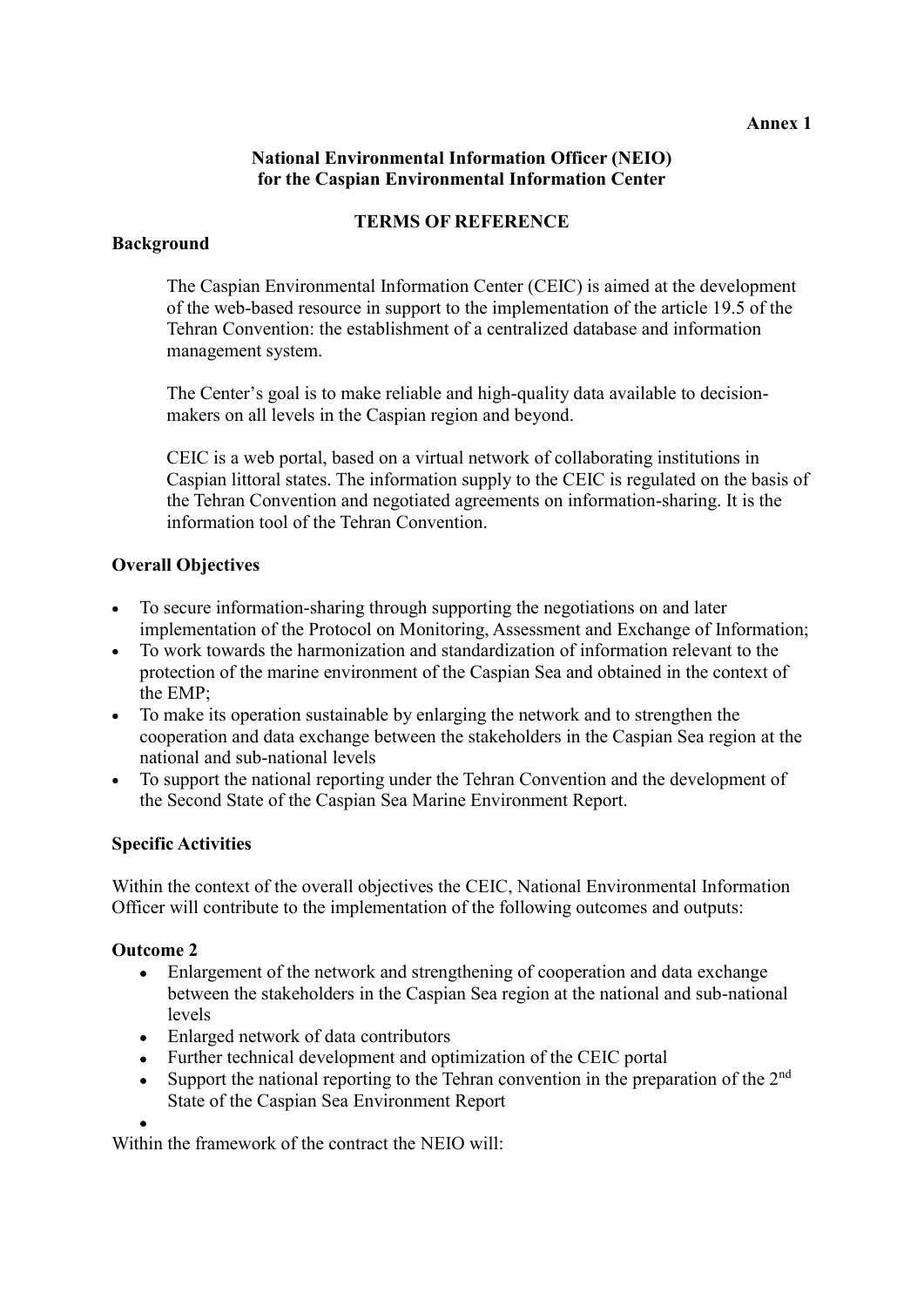- Support the regional CEIC coordinator in conducting of the desk review "Assessment" of information holders, existing data and national needs for reporting", related to the state of environment of the Caspian Sea, including GIS data, data sources, stakeholders and activities in the country related to the Caspian Sea environment;
- Act as the National Environmental information focal point with the Caspian Environmental Information Center: establish and maintain connection to all identified national information holders, paying special attention to the private sector and academia, encouraging their use of CEIC web portal resources;
- Organize the collection, storage and distribution of data on the environment of the Caspian Sea and related socio-economic issues, providing to stakeholders the access to data from relevant government agencies and institutions, compliance reporting and monitoring, corporate data and research, academic research and other sources of information with the objective of enlarging the network of information providers and users;
- Publish and maintain the national data on the Caspian Environmental Information Center web portal, populating it with the relevant data, including, but not limited to: databases, GIS data (shapefiles)
- Together with the National consultant collect and analyze data, necessary for the preparation of the National report to the Tehran convention in the Unified Reporting Format, approved by countries and the 2nd State of the Caspian Environment Report;
- Assist in sustainable management of the CEIC portal, including: the set-up of stakeholders user accounts, set up the data collection electronic working groups and administer the users and their tasks, coaching user sessions, management of data quality, maintaining the data access policy, and data sources; coordination of data collection, harmonization and adequate presentation; management of the help-line to support information management platform tools, including contact directories, meeting schedules, events management, GIS maps and other web utilities; organize the translation of the relevant information in working languages of the Tehran convention (English and Russian); actively contribute to technical development and optimization of the CEIC portal.

## **Competences:**

Corporate Competencies:

Demonstrates integrity and fairness, humanist values and ethical standards;

Promotes the vision, mission and strategic goals in line with the protection of the Caspian Sea

Ability to manage workload with minimum supervision;

Displays cultural, gender, religion, race, nationality and age sensitivity and adaptability.

#### Functional/Technical Competencies:

- Strong understanding of the Tehran convention and other related International Environmental conventions and protocols such as the Convention on Biological Diversity (CBD), Land Base Sources / Activities protocol (LBSA), the international Maritime conventions, the convention on Environmental Impact Assessment in a Trans-boundary Context (Espoo), the United Nations Framework Convention on Climate Changes (UNFCCC), the Ramsar Convention on Wetlands, etc.
- Skillful with computers and software, having experience with more than one operating system; experience with office tools, mind mapping, databases, XML, GIS tools and shape-files, schema and flowcharts (e.g. UML), project management tools (Gantt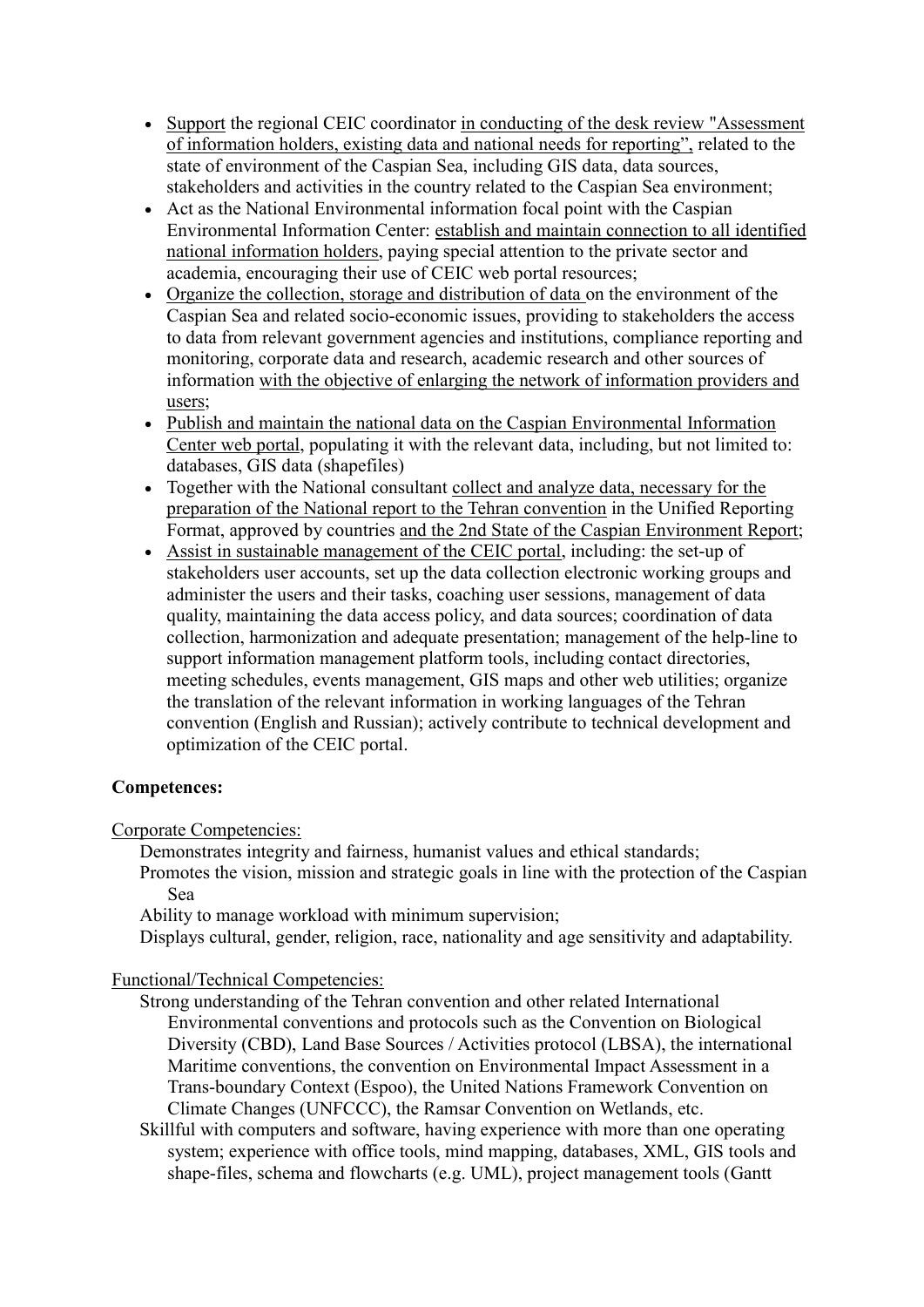charts), and data visualization. Strong analytical, research and English/Russian writing abilities; Able to communicate clearly and effectively through e-mail and in person;

## **Required Skills and Experience:**

#### Education

University degree in environment related area natural sciences.

#### Experience

- At least 3 years of experience in relation to activities connected with the assessment of environment of the Caspian Sea;
- Sufficient institutional connection to government-managed information sources related to the state of the environment and socio-economic issues
- Experience with IT tools is required, including the use of content management systems, social media, updating websites and use of standard Windows applications (Word, Excel, PPT) and Outlook;

Prior experience in a research or academic capacity is an asset;

Prior experience working with an international or multi-lateral organization is an asset; Experience with maintaining websites is an asset;

#### Language Requirements

Fluency and proficiency in English; or

Fluency and proficiency in Russian; working knowledge of English;

#### **Supervision**

Working under the direct supervision of the project manager (GRID-Arendal) and in direct collaboration with the National Focal Point to the Tehran Convention.

#### **Time frame**

The position is set for the overall duration of 6 months applied in agreed time slots within the project duration period (08/06/2017 – 08/07/2018).

The contract for the services provided by and related compensation of the NEIO will be managed by GRID-Arendal / UN Environment.

#### **List of the National Environmental Information Officers** (as of today)

| Azerbaijan   | Mr. Faig Mutallimov              |
|--------------|----------------------------------|
| Iran         | Mr. Shahran Fadakar              |
| Kazakhstan   | Mr. Serik Akhmetov               |
| Russia       | Center of International Projects |
| Turkmenistan | Ms. Gozel Orazdurdiyeva          |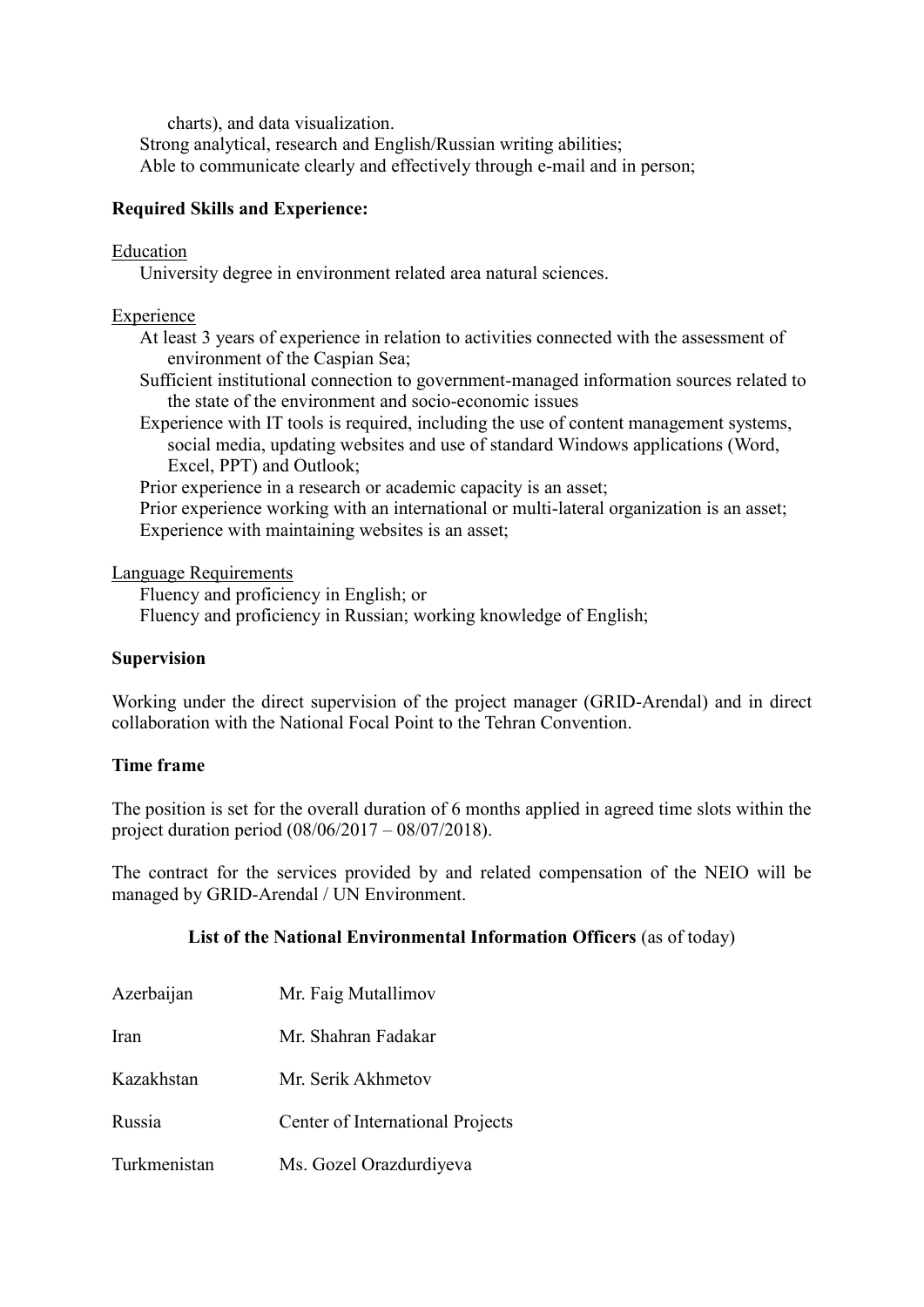## **Objectives of the CEIC portal:**

- 1. To secure information sharing through supporting the negotiations on and later implementation of the Protocol on Monitoring, Assessment and Information Exchange;
- 2. To work towards the harmonization and standardization of information relevant to the protection of the marine environment of the Caspian Sea and obtained in the context of the EMP;
- 3. To make its operation sustainable by enlarging the network and to strengthen the cooperation and data exchange between the stakeholders in the Caspian Sea region at the national and sub-national levels;
- 4. To support the national reporting to the Tehran Convention and the development of the 2nd State of the Caspian Environment Report.

## **Upgrade of the CEIC portal**

The portal has been completely re-factored in order to upgrade the software standard and enable the following functions:

- Publishing national data by the Caspian countries independently in their own groups.
- Managing thematic sub-groups, where the stakeholders' accounts are controlled by national focal points and group moderators. Users have associated access permission to data and files managed by country moderators. There are five main country groups, one regional group and a group to support the work of the Tehran Convention Secretariat.
- Providing a framework to encapsulate the regular processes and work flows, such as the registration of portal users, publishing of files' collections, geographical mapping and data entry in the database.
- A secure File System which matches with the Group Framework, where the permissions can be restricted to assigned roles among the group members or set as "public" with an easy to use interface to share files and tune their accessibility.
- Full-fledged interface for publishing files' collections with the information on authors, date of publishing, Unified Reporting Format categories, a web-page and other relevant meta-data with a capacity to illustrate a publication with a relevant picture.
- "Who is Doing What Where" stakeholders' database, maintained by countries, where the data on the organizations, the research institutes, governmental bodies, private companies and non-governmental organizations is collected and displayed, and contact persons/organizations are listed. If necessary, access to data can be restricted to country group members.
- News and Events Publishing Interface enabling the Secretariat and the countries to highlight the important news and events on the Home page of the CEIC Portal. The News and Events can be commented on and discussed by the readers, and shared on Facebook, Twitter, Google, LinkedIn or forwarded by email.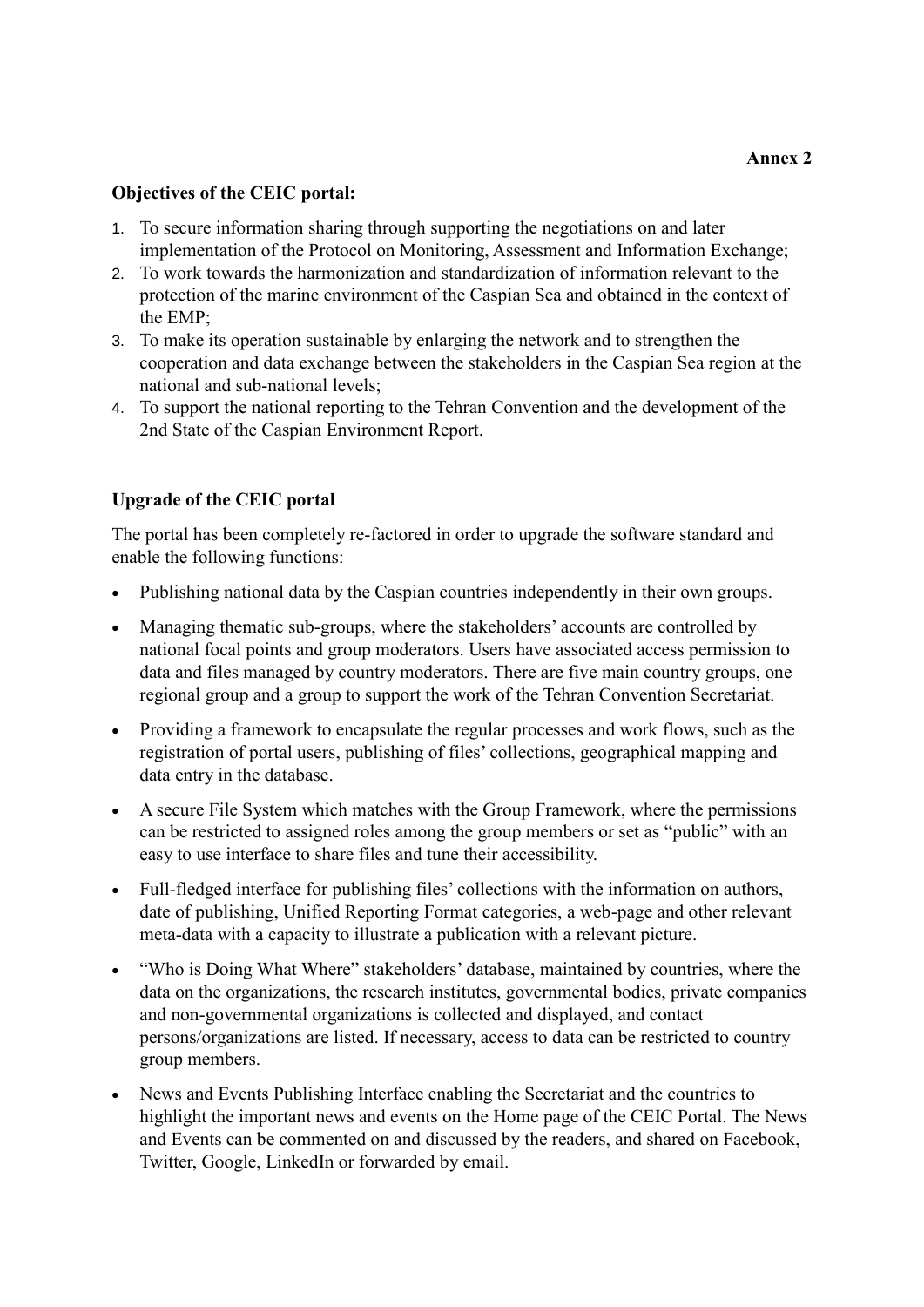- GIS Mapping Interface enabling users to enter documents and illustrate locations around the Caspian Sea. Places, shown on generated maps are tagged with information in pop-up windows. Countries are provided with a special storage place for their GIS data files. The system allows countries to incorporate GIS shape-files into layers that are displayed on the generated maps.The details of the elements of the layers are displayed in pop-up windows.
- A Real time chat system called "Rocket Chat" is integrated into the CEIC portal. The TC Secretariat and the Caspian countries have their own Chat Box. The portal users can be invited to the chats by moderators. This chat system is similar to Skype and is entirely hosted and managed within the CEIC portal infrastructure.
- Contextual help, Tutorial and Guidelines for Publishing on the portal are provided in English and Russian.
- The CEIC portal and its user interface is delivered in English and Russian. The interface for translating the site into other national languages (Azeri, Farsi, Kazakh, Turkmen) is also installed.

The CEIC Portal is exclusively built on open source software: Virtual Server, with Ubuntu 16, SSH Encryption, PostgreSQL PostGIS database, Drupal 8, Emulsify Component Based Theming, NodeJs with Angular 2, OpenLayer 3, GeoServer, Rocket Chat, Varnish caching reverse proxy accelerator, and the Composer to ensure long-term maintainability.

Training and continued support was provided to the NEIOs by the CEIC Coordinator to ensure continual information-sharing on the portal. As a result, 243 collections of documents were published on the CEIC portal by 24 August 2019.

## **Statistics of usage of the CEIC portal**

Since July 2018, the statistics tracked by Google-Analytics on the new CEIC portal account for: 1886 users (including 5 Caspian littoral countries) performing 4060 user sessions.

| Country users | users | sessions |
|---------------|-------|----------|
| <b>USA</b>    | 447   | 452      |
| Azerbaijan    | 137   | 362      |
| Russia        | 124   | 303      |
| Iran          | 115   | 176      |
| France        | 111   | 209      |
| Kazakhstan    | 98    | 306      |
| Switzerland   | 93    | 442      |

This represents a 12-fold increase since January 2019 (337 sessions).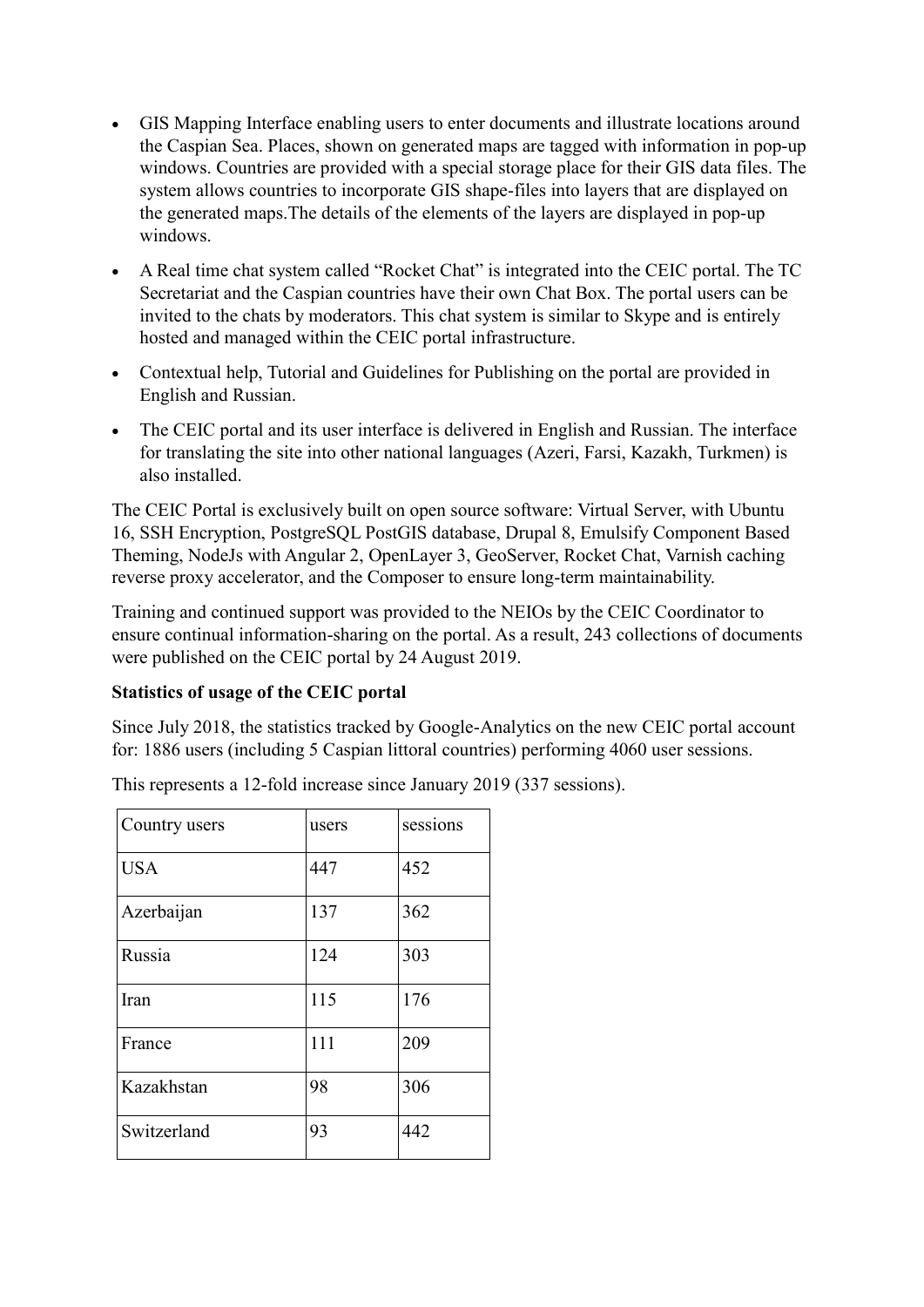| Turkmenistan | ′≭`  | ′*`  |
|--------------|------|------|
| Total        | 1886 | 4060 |

(\*) VCN connections

# **Environmental information holders' database (Stakeholders DB)**

Caspian environmental information holders, entered by the National Focal Points

| Country      | <b>Contact Person</b> | Organization |
|--------------|-----------------------|--------------|
| Azerbaijan   | 9                     | 19           |
| Iran         | 39                    | 25           |
| Kazakhstan   | 130                   | 54           |
| Russia       | 106                   | 81           |
| Turkmenistan | 50                    | 25           |
| Total        | 334                   | 204          |

In addition, 263 local stakeholders have been added to the framework of the project on Marine Litter.